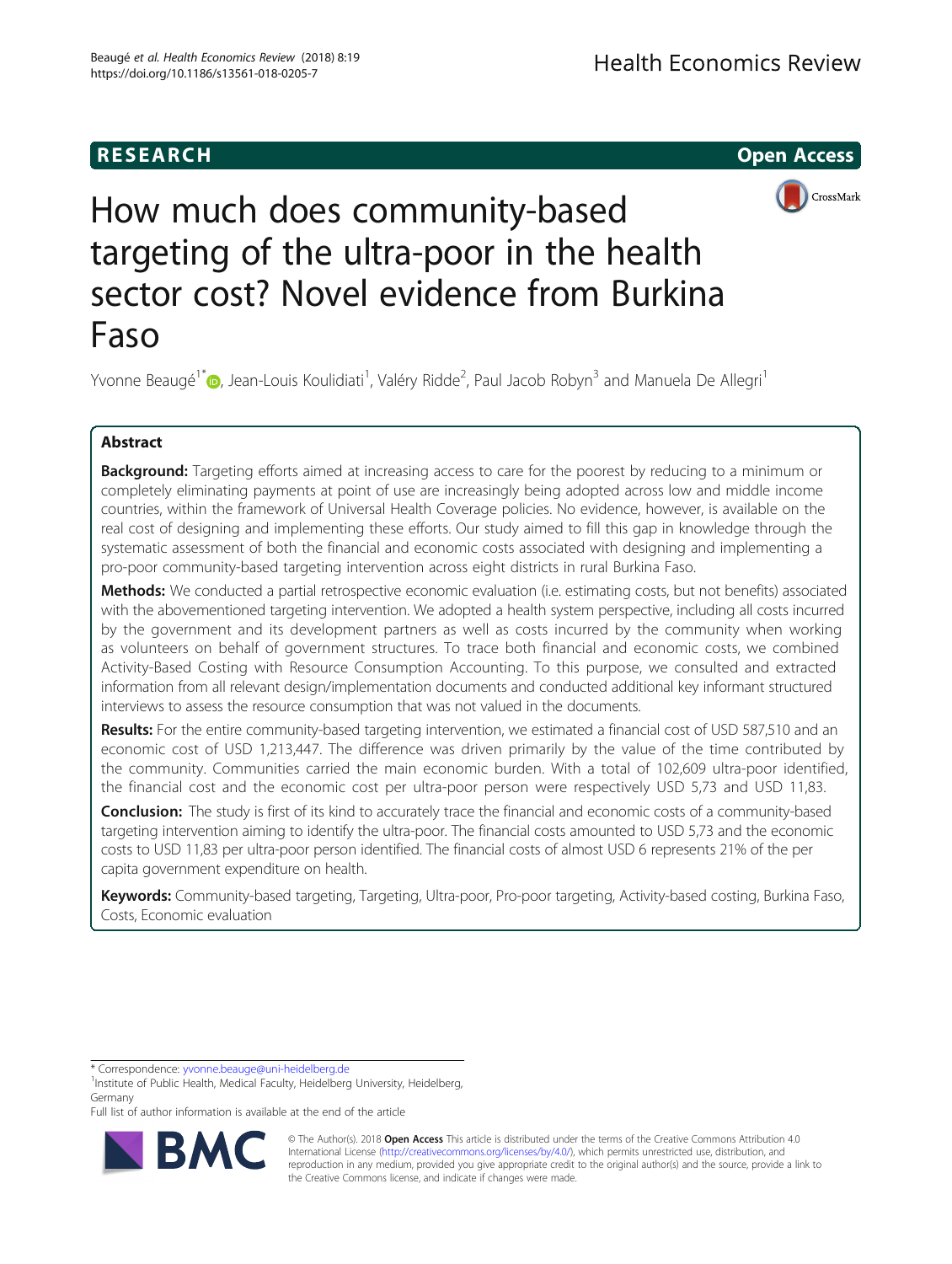### Key messages

- This study fills an important knowledge gap on cost of community-based selection and targeting interventions
- Financial costs associated with community-based targeting in Burkina Faso amounted to USD 5,73 and the economic costs to USD 11,83 per ultra-poor person identified
- Economic costs amounted to USD 1,213,447 including the value of the effort contributed by volunteers, exceeding by two-folds the financial costs of USD 587,510

#### Background

Universal Health Coverage (UHC) aspires to provide affordable and quality health care to all [\[1](#page-10-0)]. However, many low and middle income countries (LMICs) continue to rely on user fees which severely limits access to care and use of health services, especially for the poorest segments in a society [\[2](#page-10-0)]. In order to protect the most vulnerable people from financial hardship, some countries have opted for exempting the poorest from user fees [\[3](#page-10-0)] or for subsidizing health insurance premiums [[4\]](#page-10-0). The identification and selection of the poor for user-fee exemption or insurance premium subsidization has been proven to be very challenging [[5\]](#page-10-0).

In the absence of universal criteria to define poverty and identify the poorest, countries have traditionally adopted various targeting methods. In the literature, the identification of beneficiaries is presented as the process of selecting the persons that benefit from a certain intervention. Targeting, on the other hand, is commonly used as a broader term which includes the identification as well as the actual act of allocating scarce resources to the poorest with the aim of achieving certain policy objectives to preserve or improve health equity  $[6]$  $[6]$ .

In the health sector, most targeting experiences derive from those with the greatest health risks or the highest ability to benefit from the programs [[7\]](#page-10-0). Those are generally the poorest [\[8](#page-10-0)] but can also be other groups of people such as the elderly, orphans or people with disabilities [[9\]](#page-10-0).

Generally, high-income countries use a form of means-testing and identify ultra-poor based on a certain income threshold. On the contrary, targeting strategies without a direct observation of income, such as proxy means testing (PMT) and community targeting, are predominantly used in LMICs [\[6\]](#page-10-0). While PMT uses a formal algorithm to identify households' wealth, community based targeting (CBT) collects information from local leaders [\[10\]](#page-10-0).

All targeting mechanism are prone to errors and generate costs  $[11]$  $[11]$ . Various studies have shown that there is no best solution to identify beneficiaries for targeting health benefits. Relative accuracy and cost effectiveness are said to be best achieved by a well-designed and implemented mechanism [[9](#page-10-0)]. However, the scientific community continues to debate the relative costs and benefits of universal vs. targeted strategies in allocating resources to the poorest and alleviating poverty [[12](#page-10-0)–[14](#page-10-0)]. The question is whether the costs associated with the CBT program actually compensate for the savings accrued when offering subsidized or free health services only to a selected number of individuals.

These arguments are mostly postulated in the light of theoretical assumptions on the costs and benefits associated with targeting procedures, but are not substantiated by any extensive empirical evidence [\[15\]](#page-10-0). The literature suggests that CBT can potentially contribute to a reduction in administrative costs compared to other targeting methods [\[8](#page-10-0), [16,](#page-10-0) [17](#page-10-0)], since the bulk of resources, such as time and expertise, are provided by community mem-bers who are usually not remunerated. Prior studies [[18](#page-10-0), [19\]](#page-10-0) addressed the costs of pro-poor targeting programs briefly by focusing on the financial expenses and showed that engaging the poor to identify the poorest is not costly. However, both studies disregarded, amongst other components, the time volunteers (e.g. community members) invested into the targeting exercise. Prior studies which addressed the effectiveness of pro-poor targeting showed inconsistent results [\[20](#page-10-0)–[23\]](#page-10-0). These evaluations have focused primarily on estimating how effective programs are in relation to how well all members of a certain target group are included, and members of the non-target group excluded from participating in a targeted program [[20](#page-10-0)–[22\]](#page-10-0). The available evidence, however, is almost completely silent as to whether targeting policies for the poor offer good value for money, as measured in terms the relationship between their costs and their benefits.

Towards this ends, our economic evaluation began to fill an important gap in knowledge by assessing both the financial and the economic costs associated with designing and implementing a pro-poor targeting project, with specific focus on the identification and targeting component integrated within the Performance Based Financing (PBF) intervention recently rolled out in Burkina Faso [[24\]](#page-10-0). We plan to include these first cost estimates into more comprehensive cost-effectiveness analysis of propoor targeting policies in the future.

#### Methods

# Study setting

This study took place in Burkina Faso, where a PBF intervention was launched in 2014 under coordination of the Ministry of Health (MoH) with financial support from the Health Results Innovation Trust Fund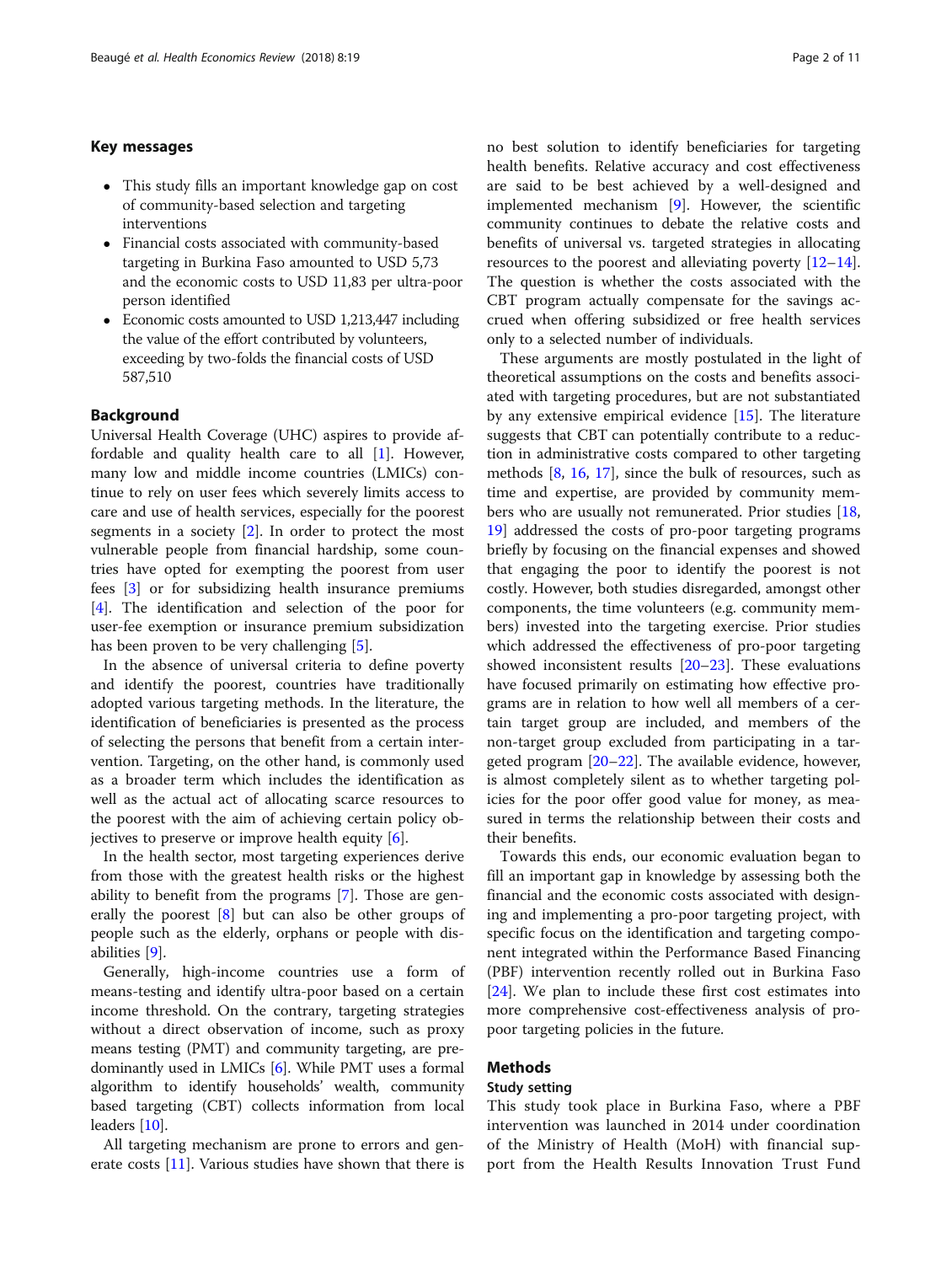(HRITF), administered by the World Bank (WB). The Programme d'Appui Au Développement (PADS), Burkina Faso's initiative to better coordinate and manage resources for the implementation of the National Health Development Plan, channeled the funding provided by the HRITF to the CBT intervention. The Society for Studies and Public Health Research (SERSAP), a for-profit consultancy firm, led the implementation of the CBT intervention. The objective of the intervention is to combine a supply-side (PBF) with a demand side (subsidy for the poorest) component to maximize health gains for the poorest. [[25](#page-10-0)] In eight out of a total of 12 districts implementing PBF, healthcare providers receive payments based on a fixed unit price per service, plus a lump-sum to reimburse (at the expected average cost of treatment) for loss of income due to loss of user fees, by treating the ultra-poor for free. Thereby, it is ensured that health facilities are not disadvantaged by delivering care to the ultra-poor who do not pay the health providers directly [\[26\]](#page-10-0).

The process of selecting and identifying the ultra-poor by community members, including the design and implementation of the structures, lasted from May 2014–January 2016. Across the eight districts, it covered 1,745,789 individuals, i.e. approximately 10% of the country's total population (18.1 million) [\[27\]](#page-10-0). Additional file [1](#page-9-0) provides details on the organization of the CBT selection process, under leadership by SERSAP. A total of 1172 Community Selection Committees (CSI) (gender-balanced) were set up across the eight districts at the village level to select the ultra-poor based on their profound knowledge of the population, and establish lists of the ultra-poor. The CBT selection processes were guided by the definition of an ultra -poor (indigent) person as "someone who is extremely socially and economically disadvantaged, unable to care for himself (herself) and who is without internal or external resources" [\[20\]](#page-10-0) and was meant to result in the compilation of community-specific lists of the ultra-poor as individuals eligible to benefit from a user fee exemption.

The lists of the ultra-poor persons were verified by two entities, the Local Implementation Teams (ELMEO) and the Local Validation Groups (GVL). For this validation process, the respective teams used a list of 20 ultra-poor criteria which were initially developed in the context of the action research done in one district in Burkina (Ouargaye) [[28\]](#page-10-0). The ELMEO randomly selected people from the list and verified whether these criteria were respected (external validation), before handing the list over to the GVL. The GVL then went through the entire list and checked whether each selected person fulfilled the ultra-poor criteria, then confirmed or rejected their ultra-poor status (internal validation). The WB developed a database of the ultra-poor in order to compile detailed information about them (e.g. village, full name, age, gender). Thirty-five enumerators collected these

data, including digital pictures of the ultra-poor. The information was used to issue identity cards (produced in Vietnam) that had to be shown in order to receive basic primary, secondary and tertiary health care free of charge (fees and drugs) at all public health facilities within the implementation districts of the PBF [[29\]](#page-10-0).

Monitoring and Evaluation (M&E) was secured by the ELMEO, the Regional Directorate for Health and Social Action and the Regional Technical Assistants (ATR). Originally, it was envisioned that 15 to 20% of the population will be targeted and exempted from user fee payment. On average 6% of the total population were finally identified as the ultra-poor [[29\]](#page-10-0).

#### Study design and conceptual approach

We conducted a retrospective partial economic evaluation [[30\]](#page-10-0) with the objective of estimating both the financial and the economic costs of the abovementioned community-based identification and targeting of the ultra-poor. We refer to our work as a partial economic evaluation, since we focused exclusively on documenting costs and not on establishing a relationship between the costs and consequences of the intervention. This decision is linked to two factors. First, we wanted to focus exclusively and carefully on the cost component to fill the important gap in knowledge on the real cost of targeting outlined earlier. Second, at the time of our study, the intervention was ongoing; hence, it was not yet possible to determine the extent to which targeting had actually contributed to an increase in health service utilization among the poorest and the related health service provision costs. Hence, we traced costs for the design phase (May 2014–August 2014) and the implementation phase (September 2014–January 2016), defining as implementation only the process of identifying and selecting the ultra-poor, not of providing healthcare services to them.

As financial costs (accounting costs), we defined all explicit financing transactions made by any of the concerned actors to carry out any activity related to either the design or the implementation of the intervention. These costs can be verified retrospectively on the accounting systems of the implementing agencies. As economic costs, we defined the real value of the resources consumed by the intervention.

We adopted a health system perspective, meaning that we aimed at tracing all costs incurred by the MoH and its partners, including development partners and implementing agencies. Costs incurred at the community level were included in the analysis insofar as the community was engaged as a volunteer agent to act on behalf of the Ministry as a formal implementing partner, effectively carrying out/substituting key intervention functions.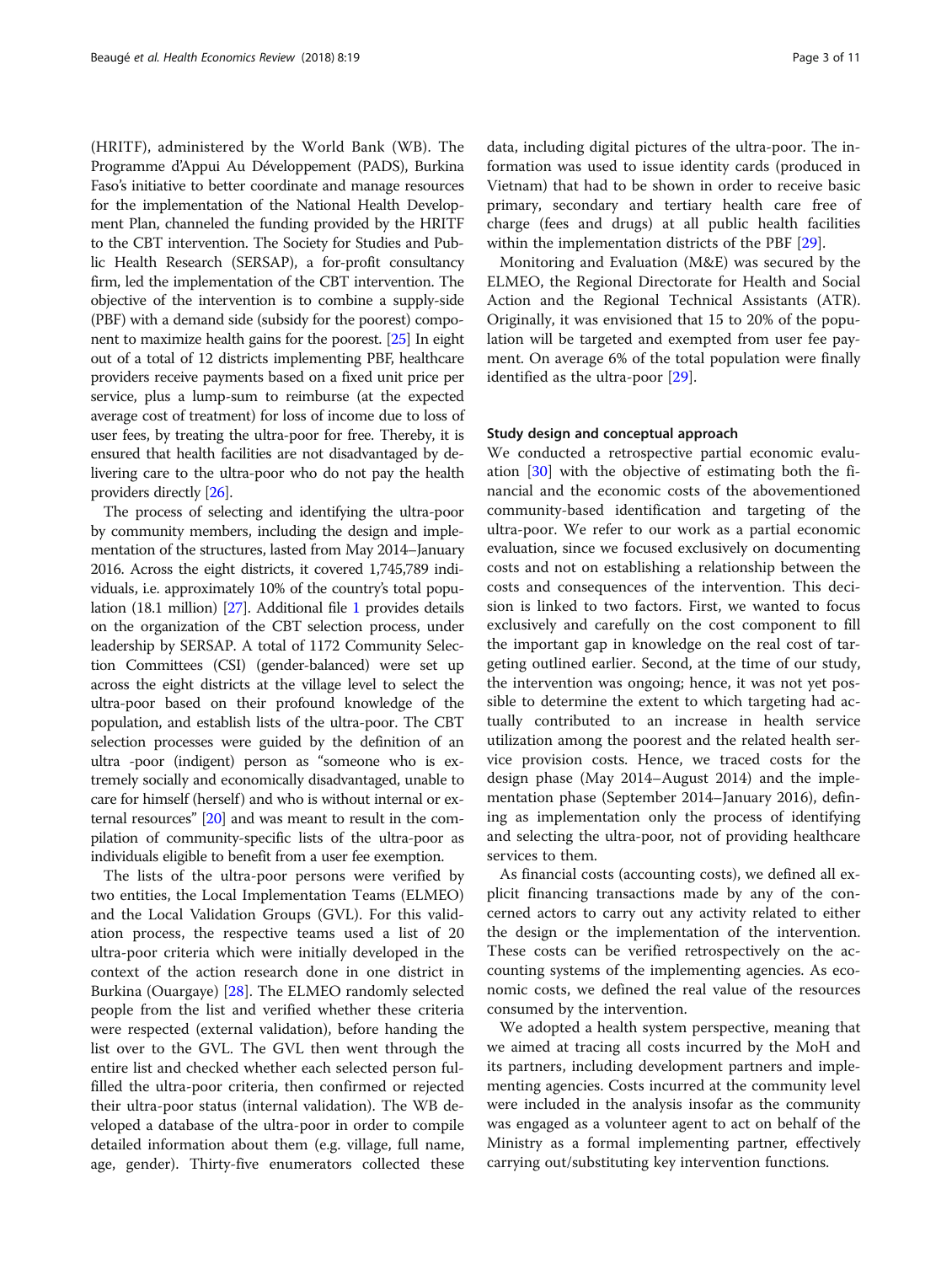To trace both financial and economic costs, we combined Activity-Based Costing (ABC-approach) with Resource Consumption Accounting. ABC aggregates costs by activity, attributing indirect and support expenses to the individual activities [\[31\]](#page-10-0). Resource Consumption Accounting first itemizes (identification) and measures (measurement) the resources necessary to carry out a given activity and then values (valuation) the consumption of each resource for service provision and calculating or estimating the costs of each resource [[32\]](#page-10-0).

# Data collection

We carried out data collection over a period of six months from October 2016 to March 2017. We computed all costs in US dollars (USD), adjusting for inflation from the year in which the costs were incurred to the year 2015. We used the average exchange rate for the period May 2014 to January 2016 to convert values from FCFA (Central French African Francs) to USD (1 FCFA = USD 0.00164 in 2014; USD 0.00168 in 2015; USD 0.00167 in 2016).

In line with the conceptual approach described earlier, data collection reflected three steps: identification, measurement and valuation.

#### Step 1: Identification

We started the data collection by asking the main stakeholders (MoH and WB) and implementing actors from the central level to share planning and implementation documents with us, including financial statements (e.g. initial budgets, project reports), that would allow us to reconstruct all activities carried out from the moment the intervention was conceived to the moment the identification cards were distributed to the ultra-poor. We examined all project documents in order to generate a detailed list of activities, including those of the main

Table 1 List of activities (aggregated)

stakeholder as well as of the different implementation actors involved at each and every stage of the design and implementation phase (Table 1). This process allowed us to identify additional actors beyond those working directly for one of the agencies who had actively led design and/or implementation activities (such as development partners, academics, and consultants).

#### Step 2: Measurement

To estimate resource use, we triangulated information across data sources and filled gaps that emerged as we progressed through the data by conducting a series of face-to-face key informant interviews. We interviewed the two central level coordinators employed at SERSAP and the four regional coordinators. We used structured interview forms to ask respondents to recall the time spent by the various actors, including communities, on design and implementation activities (Additional files [2](#page-9-0), [3](#page-9-0) and [4](#page-9-0)). In addition, we asked key WB staff, academics, and consultants to estimate their time commitment to the program (interviews done by phone and/or email) (Additional file [5\)](#page-9-0). WB staff was also instrumental in identifying material resource consumption, for instance in relation to the production of the cards.

#### Step 3: Valuation

We first quantified the units of each resource and multiplied them by its unit costs. Reconstructing the intervention's financial costs, for both personnel and material resources, was a relatively straightforward process, as financial transactions related to the intervention could easily be reconstructed by combining financial statements by SERSAP, PADS and the WB. Reconstructing the intervention's economic costs was a more complex process. Material resources that could not be traced in

| List of Core Activities (aggregated)                       | Description                                                                                                                                                                                                                                                                                                   |
|------------------------------------------------------------|---------------------------------------------------------------------------------------------------------------------------------------------------------------------------------------------------------------------------------------------------------------------------------------------------------------|
| 1. General Coordination/Management<br>Design Phase         | • All general activities performed during the design of the process (e.g. initial workshops to define the targeting<br>strategy, seminars to develop the concept note, internal workshops hold by SERSAP                                                                                                      |
| 2. General Coordination/Management<br>Implementation Phase | • All general coordination, management and supervision activities performed during the implementation<br>phase (e.g. informational meetings at central, regional and district level and the national launch of the<br>targeting intervention)                                                                 |
| 3. Training                                                | • Training of ELMEO, CSS, GVL, CSI and the enumerators                                                                                                                                                                                                                                                        |
| 4. Selection of the ultra-poor                             | • All activities related to the actual selection of in the villages (e.g. CSI meetings to select the ultra-poor and<br>to establish lists, validation sessions by GVL to validate lists etc.)                                                                                                                 |
| 5. Data Collection                                         | • Development of the data collection program and questionnaires, preparation of tablets, data collection by<br>35 enumerators in the villages, photo taking and management of the ultra-poor database<br>• Community members supported the enumerators to locate selected and assisted during data collection |
| 6. Card Production/Distribution                            | • Every ultra-poor person received a personalized identity card to receive free services at health facilities<br>• A Vietnamese IT company produced the ID cards and shipped them to Burkina Faso                                                                                                             |
| 7. M&E                                                     | • All monitoring and quality control activities                                                                                                                                                                                                                                                               |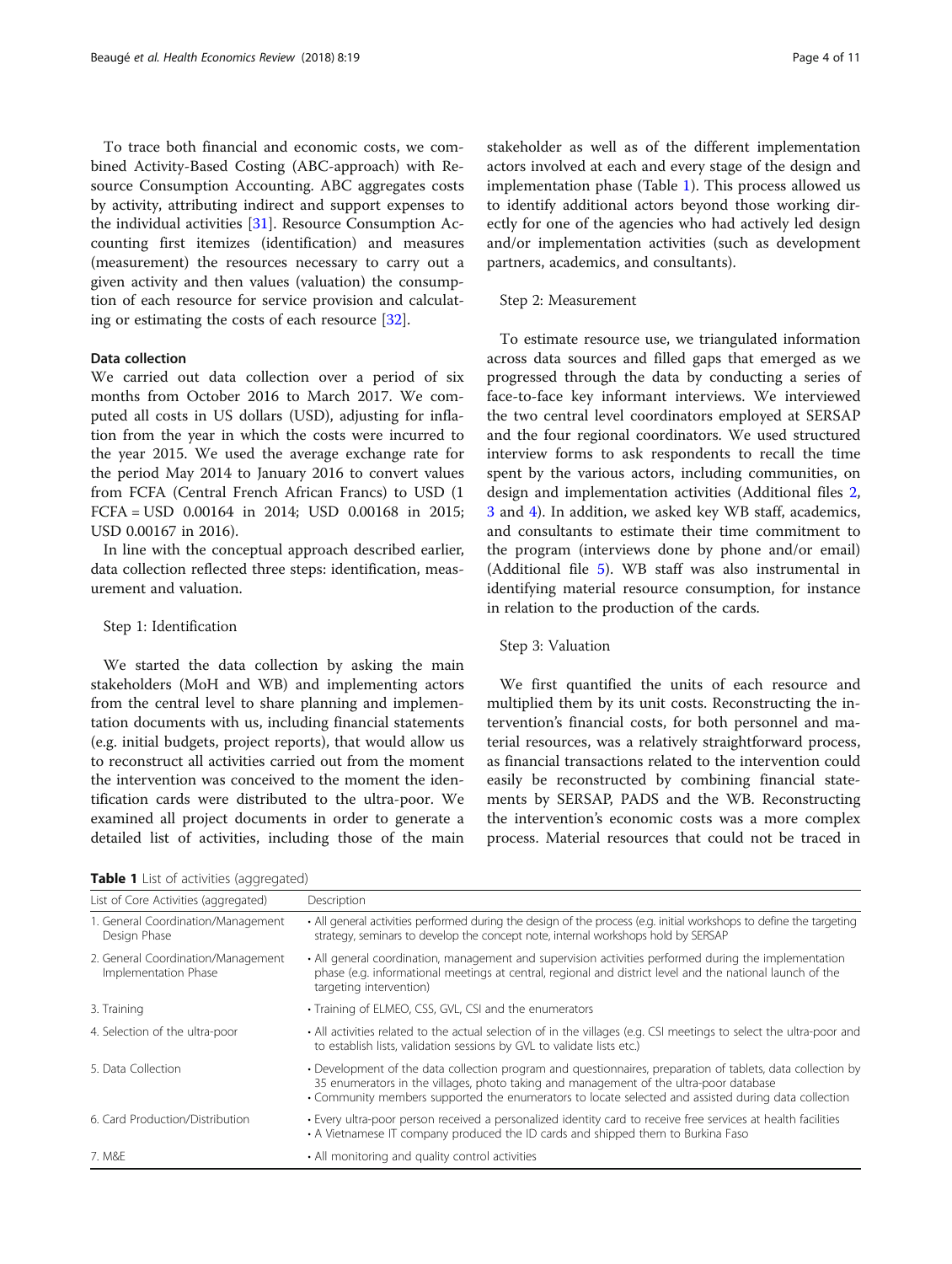the financial records, such as donated vehicles or donated supplies, were valued using current market prices, for instance average vehicle rental and average room rental prices. We used the human capital approach (according to which value of time is measured through the earnings of an individual [\[30](#page-10-0)] to value the time of personnel who contributed to design and/or implementation without being directly compensated for it. Specifically, we valued: 1. the time of MoH staff using average earnings for the different civil servant cadres [[33\]](#page-10-0); 2. the time of community members using minimum daily wage (USD 2.31) [\[34\]](#page-10-0); 3. the time of all international development partners and consultants using standard WB consultancy rates (300 USD a day for a mid-career consultant and 600 USD a day for a senior consultant).

#### Data analysis

First, keeping the differentiation between financial and economic costs and differentiating between the design and the implementation phase, we aggregated cost information by activity and by cost category. To simplify reading and facilitate understanding, we aggregated single activities into broad analysis categories by combining conceptual analogous activities. In addition, we aggregated costs by single actor by carefully assessing where expenses were really incurred. Then, we computed both financial and economic cost per ultra-poor person selected. As a final step, to test how the value of the intervention may change depending on variations in the cost of individual items, we conducted one-way sensitivity analyses, varying the percentage of overhead costs, the wage for informal workers and the budget provided by SERSAP including the costs for personnel, equipment, selection process and data collection. Additional file [6](#page-9-0) provides an additional analysis of the financial and economic costs, first broken down by fixed and variables costs. The single activities with their costs are then assigned to the respective organizational level of the

targeting program (national, regional, district, CSPS, village and indigent). The annex further provides cost functions which can be applied to estimate the total financial and economic costs for potential expansions of the program.

### Ethical considerations

Ethical clearance was granted by both the Ethics Committee of Heidelberg University (protocol S-272/2013) and by the Comité National d'Éthique pour la Recherche en Santé (CNERS) in Burkina Faso (protocol number 2013–7-066 and 2017–9-138). All parties linked to the intervention agreed on processing the data for this study. Information from informants was obtained anonymously.

### Results

Table 2 presents the financial and economic costs of the CBT intervention across activity clusters by phase. The estimated financial costs accounted for USD 587,510 and represent about 48% of the total economic value. The total economic cost of the CBT intervention was USD 1,213,447 The selection process represents the most relevant economic cost component. With an estimated economic value of USD 392,060 the selection of the ultra-poor carried out by community members represents one third of the total value of the intervention, followed by the data collection step with an estimated value of USD 328,958.

With a total of 102.609 identified ultra-poor persons, the financial costs amounted to USD 5,73 and the total economic costs to USD 11,83 per identified ultra-poor person.

#### Distribution of financial and economic costs by actor

Sixty percent of the total financial costs (=USD 350,704) were incurred by activities carried out by the implementation agency. Forty percent of the financial costs (=USD

Table 2 Financial and economic costs by activity cluster (in USD)

| Activity                          | <b>Financial Costs</b> | Percentage (%) | Economic Costs | Percentage (%) |
|-----------------------------------|------------------------|----------------|----------------|----------------|
| Design Phase                      |                        |                |                |                |
| General Coordination & Management | 6599                   | 1%             | 62.174         | 5%             |
| Implementation Phase              |                        |                |                |                |
| General Coordination & Management | 23,350                 | 4%             | 63,177         | 5%             |
| Training                          | 86,298                 | 15%            | 159,824        | 13%            |
| Selection of the ultra-poor       | 85,162                 | 14%            | 392,060        | 32%            |
| Data Collection                   | 187,948                | 32%            | 328,958        | 27%            |
| Card Production & Distribution    | 107,000                | 18%            | 116,101        | 10%            |
| M&E                               | 11,339                 | 2%             | 11,339         | 1%             |
| Overhead (13% SERSAP, 20% WB)     | 79,814                 | 14%            | 79,814         | 7%             |
| Total                             | 587,510                | 100%           | 1,213,447      | 100%           |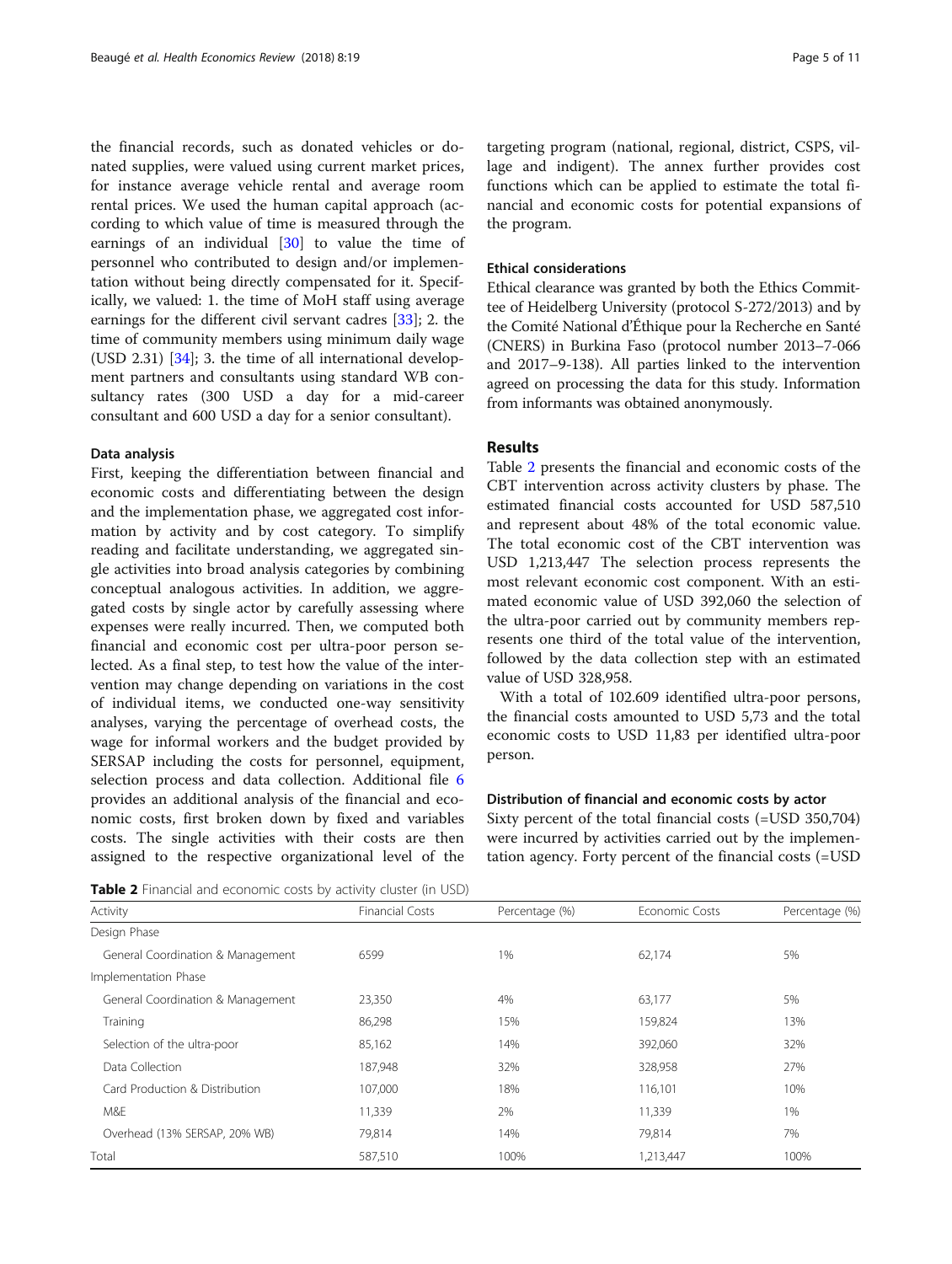236,807) came about due to activities performed by the WB.

Figure 1 shows the distribution of economic costs by actor. The highest proportion of economic costs were incurred at the community level (43%), followed by the implementation agency (30%) and the WB (25%). Only ≤1% of the economic costs was due to activities performed by external consultants, Non-governmental organizations (NGOs) and ministries.

# Financial and economic costs – Design phase by cost categories across activity clusters

Table [3](#page-6-0) shows the financial and economic costs by cost categories for the activity "General Coordination & Management" performed at the design phase of the CBT intervention. The total amounted to USD 7457 financial costs and USD 63,032 economic costs, including the overhead costs. More than 80% of the financial costs and more than 70% of the economic costs were due to human resource expenses.

# Financial and economic cost implementation phase by cost categories across activity clusters

Table [4](#page-7-0) shows the financial and total economic costs by cost categories across all activities performed during the implementation phase of the CBT intervention. The total amounted to USD 580,053 financial costs and USD 1,150,415 economic costs including the overhead costs. Just like in the design phase of the intervention, human resources accounted for the largest portion of implementation costs - almost 50% of the financial costs and 72% of the total economic costs (Figs. [2](#page-8-0) and [3](#page-8-0)) . With USD 378,284, the biggest proportion of human resources was spent on the selection of ultra-poor, followed by the data collection with USD 274,601.

# Sensitivity analysis

The sensitivity analysis revealed that varying the wage for informal workers from minimum to average wage did not have a major impact on the total economic costs. By applying this variation, the total economic costs only changed by USD  $50,506$  (= 4.2%) and amounted to USD 1,263,953 (Additional file [7\)](#page-9-0). Varying the percentage of overhead costs also only had little impact on the total costs of the CBT intervention. More specifically, increasing the percentage of overhead costs (16% for SERSAP and 22% for WB) led to an increase by USD 13,258 and amounted to a new economic value of USD 1,226,705. On the other hand, reducing the percentage of overhead costs (10% for SERSAP and 18% for WB) resulted in a new economic value of USD 1,200,190 (Additional file [8](#page-9-0)). Varying the budget provided by SERSAP also impacted the overall economic value only marginally. Increasing the SERSAP budget (costs for personnel, equipment and the selection process) by 5% amounts to economic costs of USD 1,230,983 by 10% to USD 1,248,517; by 15% to USD 1,266,051 and by 20% to USD 1,283,550. Decreasing the SERSAP budget by 5% amounts to economic costs of USD 1,195,911; by 10% to USD 1,178,377; by 15% to USD 1,160,840; and by 20% to USD 1,143,306 (Additional file [9](#page-9-0)).

# Discussion

This study is first of its kind to accurately trace both the financial and economic costs of CBT. By assessing the overall economic value of a CBT intervention, our study makes a unique contribution to the very limited literature available on the cost of targeting in general, both

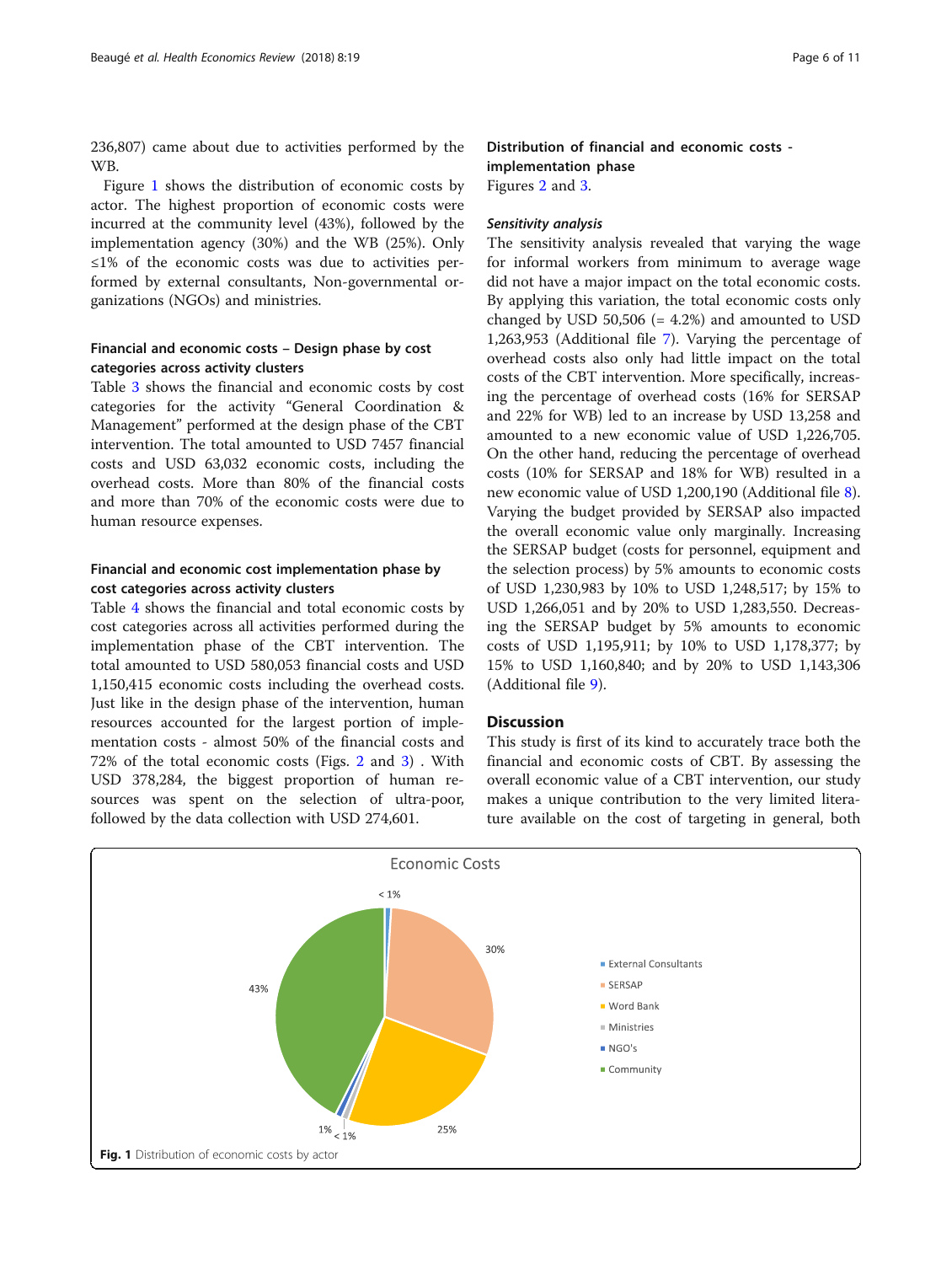| <b>Activity Cluster</b>                     | <b>Financial Costs</b> | Percentage (%) | Economic Costs | Percentage (%) |
|---------------------------------------------|------------------------|----------------|----------------|----------------|
| 1. General Coordination & Management Design |                        |                |                |                |
| Human Resources                             | 6348                   | 85%            | 44,754         | 71%            |
| Room Rental                                 | 0                      | 0%             | 332            | 0.5%           |
| Transportation                              | 0                      | 0%             | 16,837         | 26,7%          |
| Consumables                                 | 251                    | 3%             | 251            | 0.4%           |
| Overhead                                    | 858                    | 12%            | 858            | 1.4%           |
| <b>Grand Total</b>                          | 7457                   | 100%           | 63.032         | 100%           |

<span id="page-6-0"></span>Table 3 Financial and economic costs – design phase by cost categories across activity clusters (in USD)

within and beyond the health sector. The lack of comparable empirical literature seems to be due to the fact that the budget statements of targeting interventions in LMICs do not generally indicate costs by process or activity [[11\]](#page-10-0). Lack of comparable studies limits our ability to discuss our results extensively in light of prior evidence, especially when considering the economic value of the intervention. Nevertheless, when relevant, we do appraise our findings in relation to the two published studies that assessed the financial costs of CBT [[18,](#page-10-0) [19](#page-10-0)] and to the one unpublished report  $[11]$  $[11]$  $[11]$  which also accounted for the value of the time contributed by uncompensated community members.

A unique trait of our study is its reliance on ABC, a conceptual approach identified as the preferred one to cost complex health interventions, also in LMICs [\[35](#page-10-0)]. The application of ABC allowed us to estimate both the financial and economic costs of the CBT intervention per activity in a highly systematic and accurate manner. This high level of accuracy was ensured by the fact that instead of relying on financial statements as our primary source of information, we started our work by tracing all activities that made up the intervention and all resources consumed by these activities, looking for corresponding financial values only afterwards. Furthermore, combining ABC with Resource Consumption Accounting [[36](#page-10-0)] allowed us to trace the single cost categories within each activity, generating a very detailed map for policy makers of what activities and what items within activities drove the intervention costs. It needs to be noted, however, that the application of this methodological approach is usually not inexpensive  $[31]$  $[31]$ . In our specific case, we could rely on ABC costing only because our access to all implementation documents was facilitated by our team's close relation with the implementation teams and its development partners.

We estimated a financial cost of USD 587,510 and an economic cost of USD 1,213,447 for the entire CBT intervention, including its design and implementation phase. With a total of 102,609 identified ultra-poor, this corresponds to a financial cost of USD 5.73 and an economic cost of USD 11.83 per ultra-poor person

identified. As demonstrated in Additional files [2](#page-9-0), [3](#page-9-0) and [4,](#page-9-0) our results were neither highly sensitive to variation of the applied wage nor to changes in the percentage of overhead costs or the budget provided by SERSAP. The consistency of our results from primary analysis with those of the sensitivity analysis suggests a good robustness of our findings.

Our study estimated financial costs per ultra-poor person identified to be within the same range of what was estimated in the few prior comparable studies. In particular, Ridde et al.  $[18]$  $[18]$ , traced the financial expenses of a CBT action research project in one district of Burkina Faso and calculated financial cost of USD 10.16 per identified person. The financial costs Aryeetey et al. [[19](#page-10-0)] calculated for a Participatory Wealth Ranking exercise in Ghana were calculated to be USD 3.83 per identified person in an urban setting, USD 10.63 for a rural setting and 2.71 for a semi-urban setting (calculation: survey costs without exemption premium divided by the total number of people exempted). Compared to the study of Watkins [\[11](#page-10-0)], who calculated financial cost of approximately USD 25 per recipient, our estimate is much lower. Differences are likely to be attributable to different implementation strategies as well to differences in methodological pathways to cost estimation.

Additionally, the study draws attention to the large discrepancy between financial and economic cost.Similarly to Watkins [\[11\]](#page-10-0), we found the difference to be driven by the valuation of human resources, specifically the fact that we valued the time contributed towards the initiative by community volunteers. The heavy reliance on communities as key players in the implementation of the targeting intervention is well aligned with the push towards decentralization and community involvement, which has prevailed across sub-Saharan Africa following the Bamako Initiative [\[37](#page-10-0)]. Still this high reliance on communities as actual implementing agents raises important questions in terms of acceptability and feasibility. On the one hand, targeting of health services based on community-based approaches is likely to result in a more accurate and more acceptable identification strategy than one based on experts' (i.e. healthcare providers) judgment [\[9,](#page-10-0) [16,](#page-10-0) [28](#page-10-0), [38](#page-10-0)] and is likely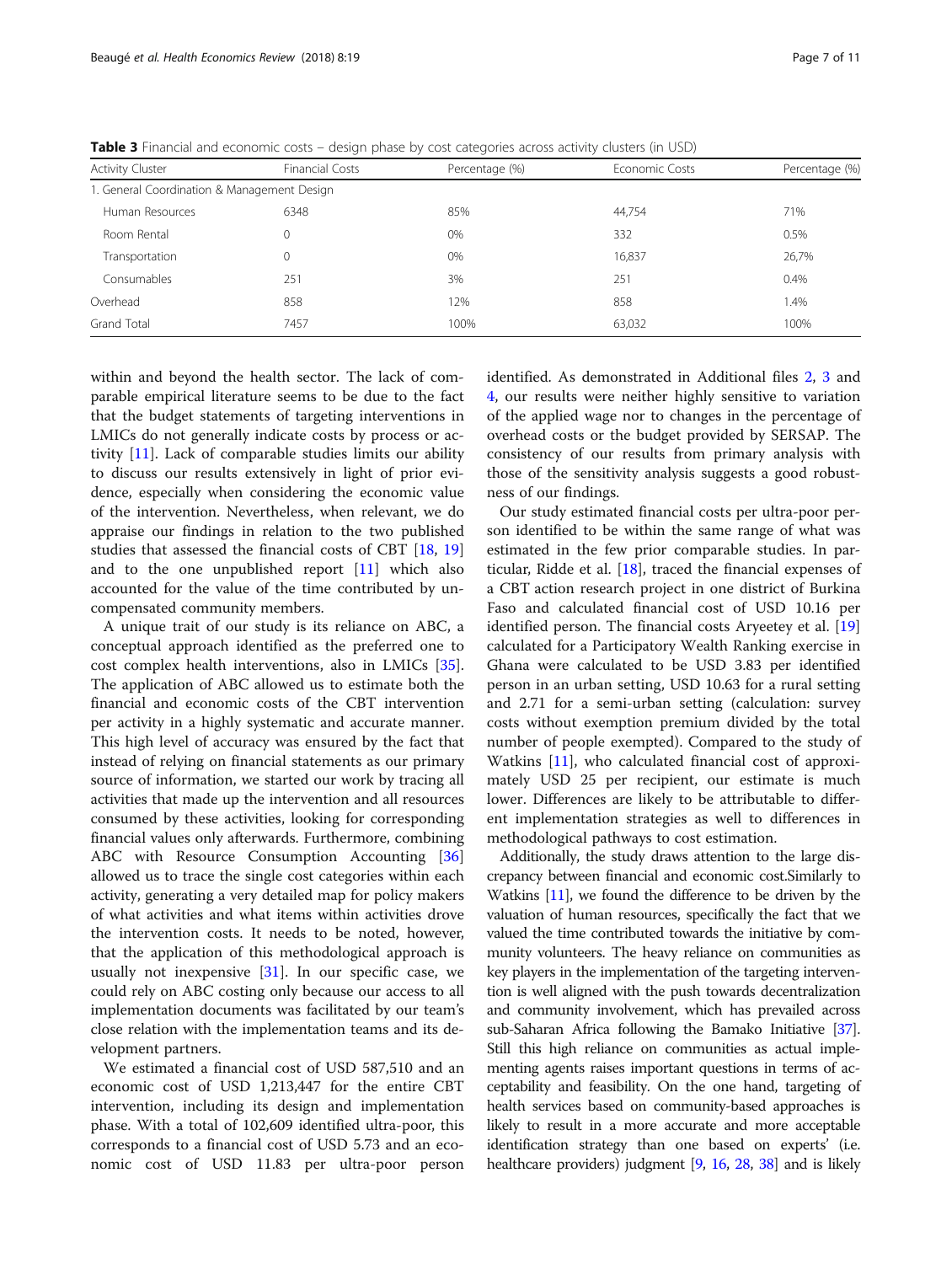|                           | <b>Activity Cluster</b>                                      | Financial Costs (in USD) | Economic Costs (in USD) |
|---------------------------|--------------------------------------------------------------|--------------------------|-------------------------|
| (II) Implementation Phase | 1. General Coordination & Management<br>Implementation Phase |                          |                         |
|                           | Human Resources                                              | 18,751                   | 45,408                  |
|                           | Room Rental                                                  | 126                      | 358                     |
|                           | Transportation                                               | 2472                     | 15,409                  |
|                           | Consumables                                                  | 2002                     | 2002                    |
|                           | Total                                                        | 23,351                   | 63,177                  |
|                           | 2. Training                                                  |                          |                         |
|                           | Human Resources                                              | 44,408                   | 117,895                 |
|                           | Room Rental                                                  | 5862                     | 5862                    |
|                           | Transportation                                               | 11,218                   | 11,218                  |
|                           | Consumables                                                  | 24,809                   | 24,849                  |
|                           | Total                                                        | 86,297                   | 159,824                 |
|                           | 3. Selection of the ultra-poor                               |                          |                         |
|                           | Human Resources                                              | 71,386                   | 378,284                 |
|                           | Room Rental                                                  | 0                        | 0                       |
|                           | Transportation                                               | 12,947.                  | 12,947                  |
|                           | Consumables                                                  | 829                      | 829                     |
|                           | Total                                                        | 85,162                   | 392,060                 |
|                           | 4. Data Collection                                           |                          |                         |
|                           | Human Resources                                              | 133,591                  | 274,601                 |
|                           | Room Rental                                                  | 0                        | $\mathbf 0$             |
|                           | Transportation                                               | 6463                     | 6463                    |
|                           | Consumables                                                  | 47,894                   | 47.894                  |
|                           | Total                                                        | 187,948                  | 328,958                 |
|                           | 5. Card Production/Distribution                              |                          |                         |
|                           | Human Resources                                              | $\mathbf 0$              | 7565                    |
|                           | Room Rental                                                  | 0                        | $\mathbf 0$             |
|                           | Transportation                                               | 0                        | 1536                    |
|                           | Consumables                                                  | 107,000                  | 107,000                 |
|                           | Total                                                        | 107,000                  | 116,101                 |
|                           | 6. M&E                                                       |                          |                         |
|                           | Human Resources                                              | 8140                     | 8140                    |
|                           | Room Rental                                                  | $\mathbf 0$              | $\mathbf 0$             |
|                           | Transportation                                               | 3199                     | 3199                    |
|                           | Consumables                                                  | $\mathbf 0$              | $\mathsf{O}\xspace$     |
|                           | Total                                                        | 11,339                   | 11,339                  |
|                           | Overhead                                                     | 78,956                   | 78,956                  |
|                           | Grand Total Implementation Phase                             | 580,053                  | 1,150,415               |

<span id="page-7-0"></span>Table 4 Financial and economic costs – implementation phase by costs categories across activity clusters (in USD)

to be more attractive in the eyes of implementing agencies given its relatively low financial costs [\[11](#page-10-0)]. On the other hand, our study indicates that the time committed by volunteers has a clear opportunity cost, measured in terms of their foregone economic value. This observation questions

the adequacy of executing CBT by adding an additional burden to communities already operating in resource-constrained settings and often struggling to meet their most basic needs [\[16,](#page-10-0) [38](#page-10-0)]. The challenge is that of relying on the expertise of communities, while at the same time offering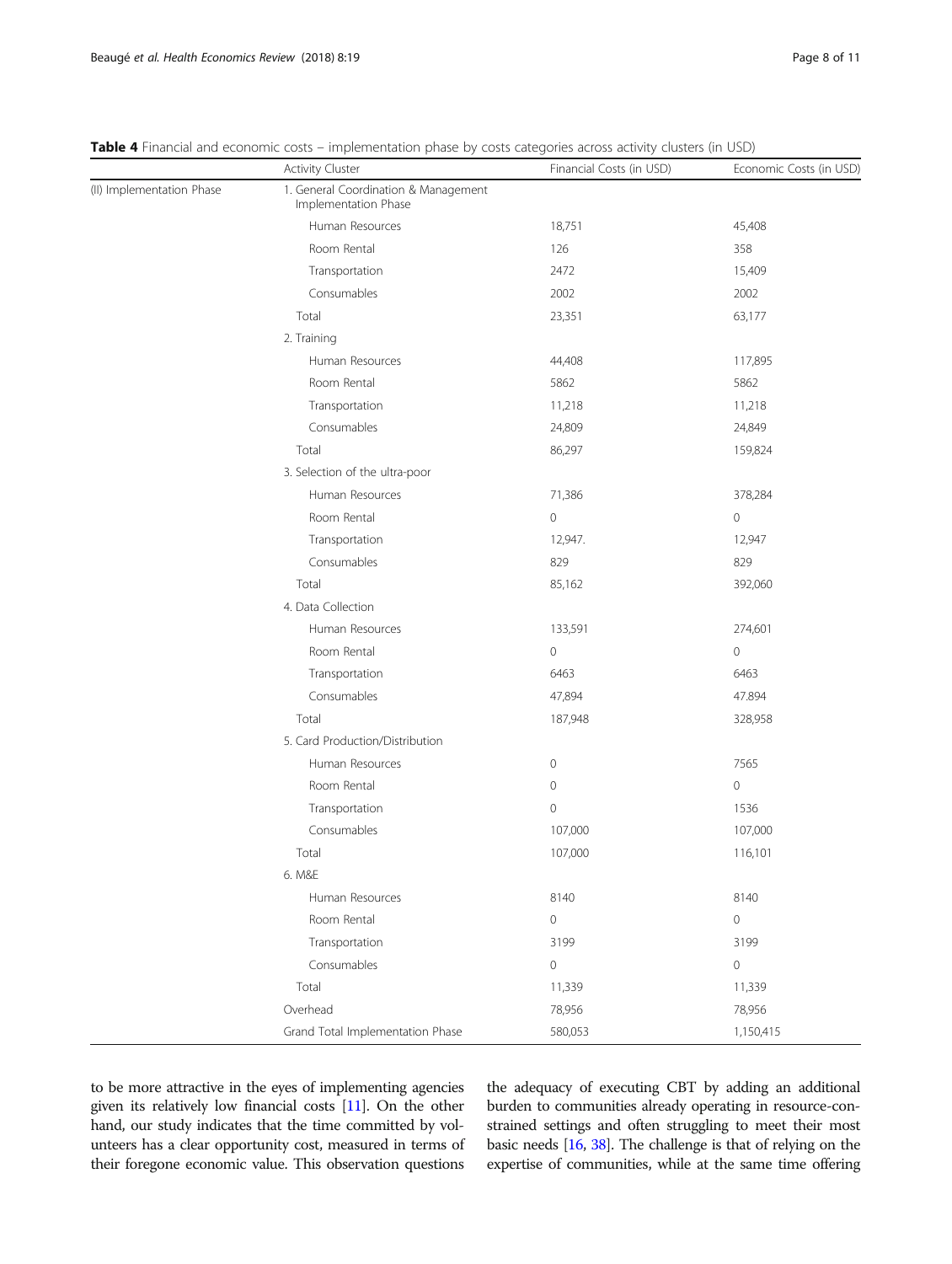<span id="page-8-0"></span>

adequate compensation for their engagement [\[39\]](#page-10-0). This is meant to sustain their motivation in contributing to such activities and avoid withdrawal during the implementation phase, as observed in some communities during the intervention described in our study [\[29\]](#page-10-0).

Looking at the distribution of costs across activities provides additional evidence that financial and economic valuations do not necessarily align, as we see that the actual identification of the ultra-poor (the core activity delegated to communities) accounted for less than one sixth of all financial costs, but for one third of all economic costs. Moreover, the high cost associated with preparing for and producing identification cards may be surprising for those unfamiliar with the intervention, since the two activities combined accounted for nearly 50% of all financial costs. While we have been reassured by key stakeholders (personal communication) that the cost of card production was much lower in Vietnam compared to what it would have been in Burkina Faso, our appraisal of this specific set of findings inevitably



questions the need for sophisticated individual digitalized cards vs. simpler household traditional paper-based cards. It is beyond the scope of our work to assess the comparative advantage of a system based on digitalized vs. traditional paper-based identification cards, albeit we do imagine this to be a relevant area for further research, estimating cost-effectiveness of one system compared to the other. Likewise, the government and its partners, in Burkina as elsewhere, could test the possibility of lowering CBT costs by integrating activities related to the database establishment into the initial identification effort.

Furthermore, when assessing both the financial and the economic value of targeting interventions, one must consider the extent to which these are driven by national governments or by development partners [\[40](#page-10-0)]. In the specific case analyzed in our study, the largest portion of the financial costs (60%), excluding the card production that was paid directly by the WB, were accrued by a local for-profit organization, SERSAP, which in turn was contracted by the governmental agency PADS. In practice, however, the resources deployed for the identification and selection procedure originated in a grant made by the HRITF to the government of Burkina Faso, channeled via the PADS. This explicit donor involvement sheds yet a different light on the appraisal of the financial costs associated with targeting programs. Spending close to USD 6 per ultra-poor person identified may be affordable for international agencies specifically committed to fostering greater equity in access, but is likely to be unaffordable for most LMICs, considering overall low levels of public spending on health [\[41\]](#page-10-0). Specifically, without aiming at conducting a full budget impact analysis – a task beyond our initial study objectives – it is worthwhile to appraise financial costs in relation to the overall health budget of Burkina Faso. The USD 5.73 per ultra-poor person identified are equivalent to 21% of Burkina Faso's per capita government expenditure on health (USD 27 (in PPP International USD, year: 2015)) [[42\]](#page-10-0). At the same time, however, one must consider that targeting approaches are implemented beyond the health sector alone and hence there may be potential in sharing costs for pro-poor identification and selection procedures across sectors [[43,](#page-10-0) [44](#page-10-0)].

#### Methodological considerations

We also faced some challenges during data collection and analysis, which are worthwhile discussing here as potential limitations of our study. First, we assessed the value of resources consumed by SERSAP activities on the basis of the unit costs and the units consumed as indicated in the initial implementation budgets rather than in the closing financial statements, to which we could not gain access. Hence, we cannot fully exclude having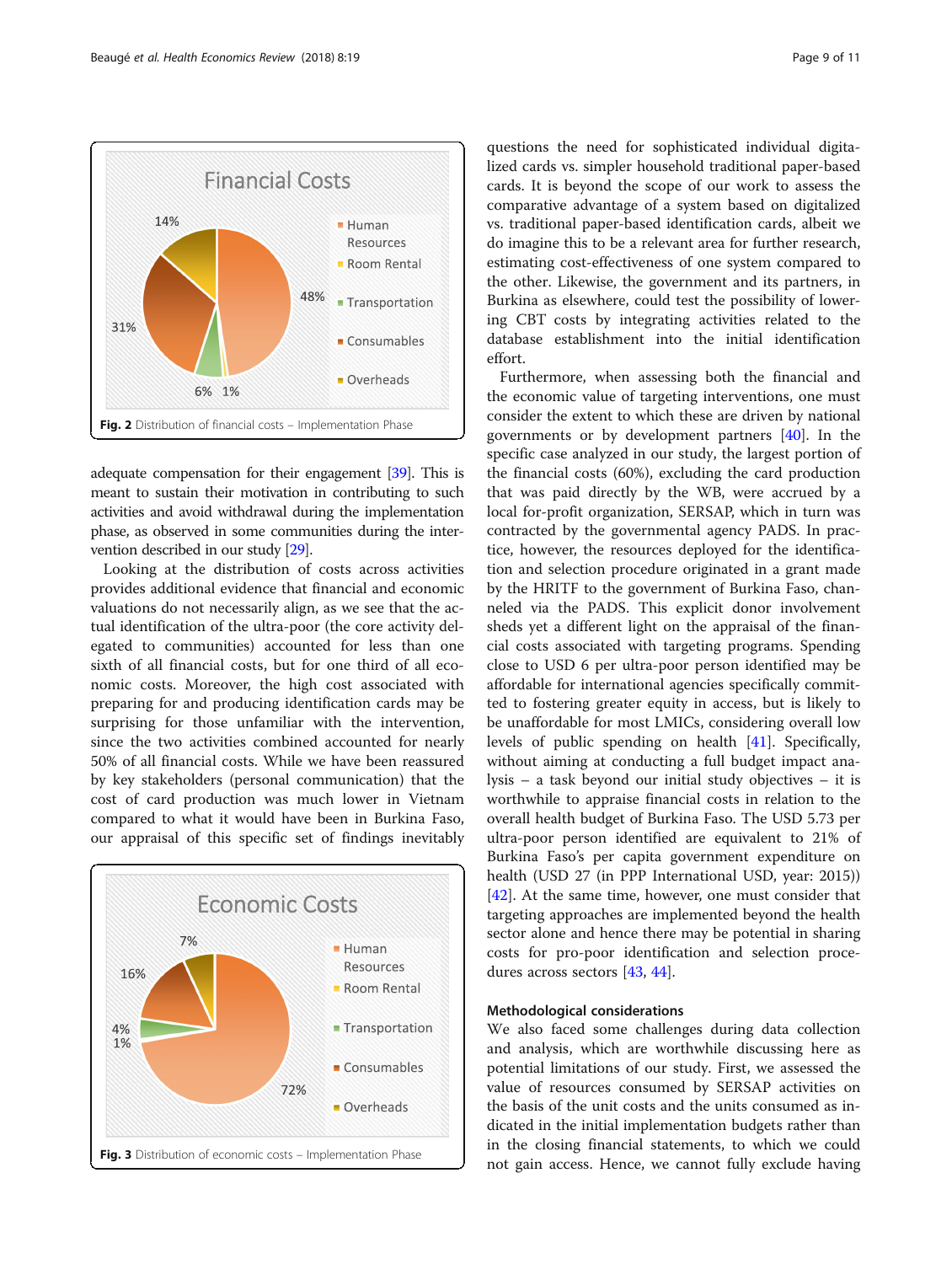<span id="page-9-0"></span>over or underestimated unit costs or resource consumption for some items. Nevertheless, given that we triangulated information coming from SERSAP documentation with information obtained during the key informant interviews, we are quite confident that we have not largely misestimated these values. Second, our analysis did not account for any fixed costs incurred at SERSAP as the agency was already operative and the targeting process only built upon it. This might have led to an underestimation of the full cost of CBT. Third, we must also mention that tracing all activities and all related resource consumption was difficult due to the retrospective nature of our study. It would have been desirable to conduct a prospective study which could have generated more accurate data [[35\]](#page-10-0) by applying the ABC-method from the onset. The retrospective nature of the study also opened the way to recall bias, since we interviewed key players about one year after cards were distributed.

#### Conclusion

Universal Health Coverage can only be achieved by ensuring that the poorest are not left behind. Thus, it is necessary that once implemented, measures to identify and address health inequity are systematically evaluated. With our study, we set the first example of how to systematically assess both the financial and economic costs of a community-based targeting program in a LMIC setting. We view the contribution of this costing study as meaningful, particularly because pro-poor targeting programs continue to expand, within and beyond the health sector. Future research should not only replicate this approach in other settings to generate additional and comparable evidence to better inform policy, but should also reach beyond the mere estimation of the costs to assess the costs of targeting in relation to the benefits accrued, within the framework of a comprehensive economic evaluation, such as a cost-effectiveness analysis.

# Additional files

[Additional file 1:](https://doi.org/10.1186/s13561-018-0205-7) Implementing actors with level, composition and responsibilities. (DOCX 16 kb)

[Additional file 2:](https://doi.org/10.1186/s13561-018-0205-7) Data Collection Form SERSAP. (DOCX 1872 kb) [Additional file 3:](https://doi.org/10.1186/s13561-018-0205-7) Data Collection Form Regional Technical Assistants (ATR's). (DOCX 2353 kb)

[Additional file 4:](https://doi.org/10.1186/s13561-018-0205-7) Self-administered Questionnaire WB. (DOCX 288 kb) [Additional file 5:](https://doi.org/10.1186/s13561-018-0205-7) Interview Guide. (DOCX 519 kb)

[Additional file 6:](https://doi.org/10.1186/s13561-018-0205-7) Financial and economic costs in USD differentiated between fixed and variable costs and organizational level. (DOCX 24 kb)

[Additional file 7:](https://doi.org/10.1186/s13561-018-0205-7) Sensitivity Analysis: Wage Informal Workers (in USD). (DOCX 14 kb)

[Additional file 8:](https://doi.org/10.1186/s13561-018-0205-7) Sensitivity Analysis: Increase and Decrease of overhead costs (in USD). (DOCX 16 kb)

[Additional file 9:](https://doi.org/10.1186/s13561-018-0205-7) Sensitivity Analysis: Increase and decrease SERSAP Budget (in USD). (DOCX 15 kb)

#### Abbreviations

ABC: Activity-based costing; ATRs: Assistant Technique Régional (Regional Technical Assistants); CBT: Community-based targeting; CNERS: Comité National d'Ethique pour la Recherche en Santé́ (Ethical Committee Burkina Faso); COGES: Comité de gestion (Management Committee); CSI: Comité de suivi de la sélection/cellule de sélection des indigents (Community Selection Committee); CSPS: Centre de Santé et de Promotion Sociale (Primary Health Care Centers); CSS: Comité de suivi de la sélection (Selection Monitoring Committee); ELMEO: Equipe Nationale de Mise En Œuvre/de coordination (Local Implementation Team); FCFA: Franc of the communauté financière Africaine (CFAF: Central French African Francs); GVL: Groupe de validation locale (Local Validation Group); HRITF: Health results innovation trust fund; ICP: Infirmier chef de poste (Head nurse); LMICs: Low and middle income countries; M&E: Monitoring and evaluation; MoH: Ministry of health; MT: Means-test; NGOs: Non-governmental organizations; PADS: Programme d'Appui Au Développement Sanitaire (Health Development Support Program); PBF: Performance-based financing; PMT: Proxy means testing; SERSAP: Société d'Etude et de la Recherche en Santé Publique (Society for Studies and Public Health Research), Burkina Faso; USD: US-dollar; WB: World bank; WHO: World Health Organization

#### Acknowledgements

The authors are indebted to Dr. Aurelia Souares for her support with the application for ethical approval and to everyone in the implementation team across agencies for contributing their time towards data collection, specifically we to Haidara Ousmane Diadie and SERSAP staff. The authors are also grateful to Nathalie Camille Gemayel and Lydie Hochet-Weickert and for their support in translation and to Sarah Hanagarth for language editing of the final manuscript. We acknowledge financial support by Deutsche Forschungsgemeinschaft within the funding programme Open Access Publishing, by the Baden-Württemberg Ministry of Science, Research and the Arts and by Ruprecht-Karls- Universität Heidelberg.

#### Funding

Data collection and YB's position for the duration of the study were funded directly by the Research Group in Health Economics and Health Financing of the Institute of Public Health, Heidelberg University.

#### Availability of data and materials

Due to the possibility of identifying some respondents, the dataset compiling information across data sources cannot be made available open access. The authors are willing to share the database upon specific requests.

#### Authors' contributions

YB and MDA conceived the study and defined the study design and data collection strategy. YB coordinated data collection with support from MDA, JLK, PJR, and VR. YB analyzed the data, with support from MDA. All authors contributed to the interpretation of the data. YB drafted the initial manuscript with active writing contribution from all authors. All authors read and approved the final manuscript.

#### Competing interests

The authors declare that they have no competing interests. This costing study is not part of the impact evaluation commissioned by the World Bank to Heidelberg University and therefore was conducted as a fully independent research endeavor. The World Bank did not interfere with the study design, analysis, or interpretation of the data in any way.

#### Publisher's Note

Springer Nature remains neutral with regard to jurisdictional claims in published maps and institutional affiliations.

#### Author details

<sup>1</sup>Institute of Public Health, Medical Faculty, Heidelberg University, Heidelberg Germany. <sup>2</sup>IRD (French Institute for Research on Sustainable Development), CEPED (IRD-Université Paris Descartes), Universités Paris Sorbonne Cités, ERL INSERM, SAGESUD and University of Montreal, Public Health Research Institute (IRSPUM), Montréal, QC, Canada. <sup>3</sup>The World Bank, Washington DC USA.